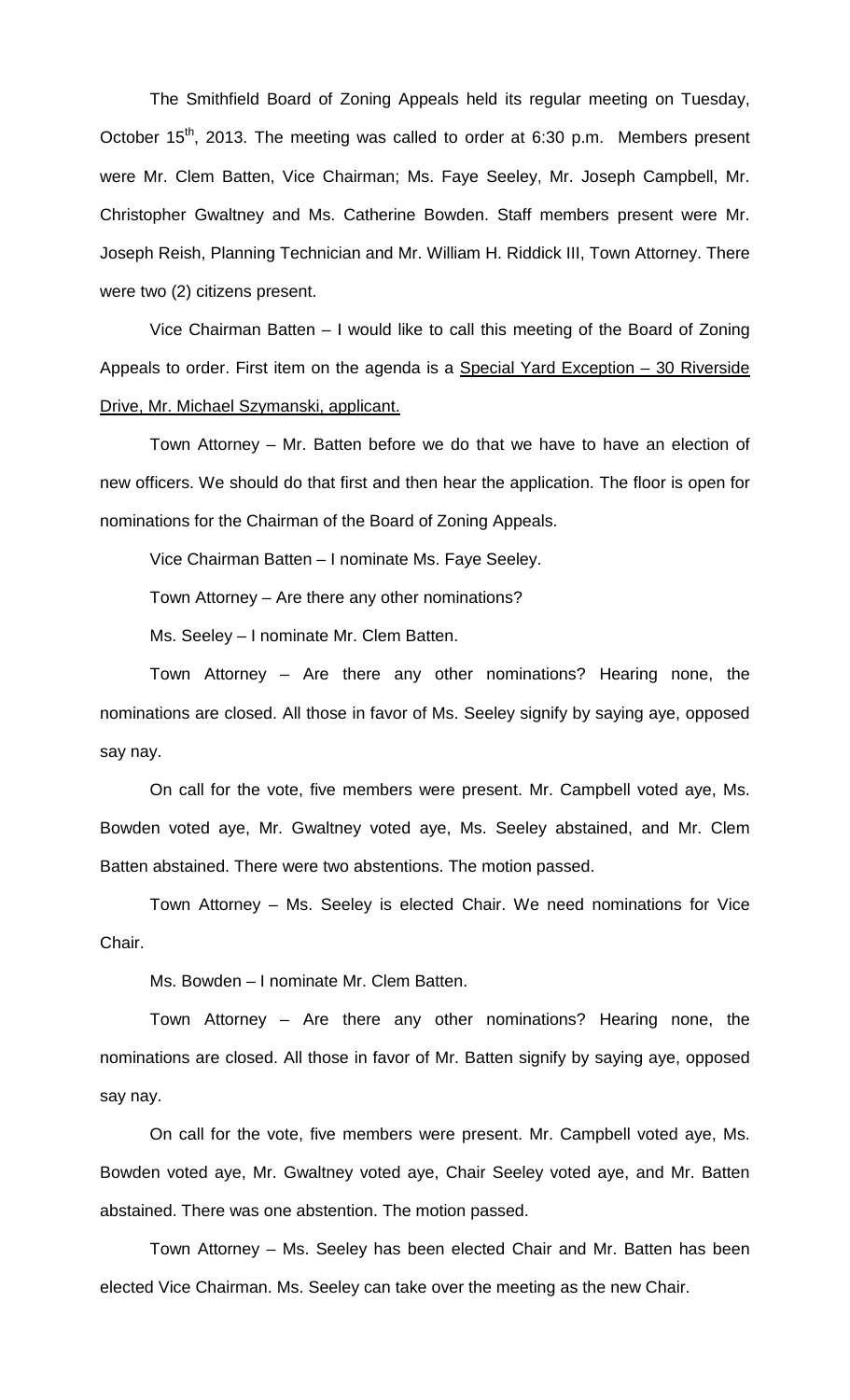Smithfield Board of Zoning Appeals October  $15<sup>th</sup>$ , 2013 Page 2

Chair Seeley – I would like to call this meeting of the Board of Zoning Appeals to order. We have one item before us. Could we hear staff comments on that please?

Planning Technician – Mr. Szymanski visited the Planning Department to inquire about a zoning permit for a deck to be added to his house at 30 Riverside Drive. Upon searching our electronic data base for any surveys of this property we found a survey from 2013 when he got a permit to put in a pool. It was then discovered that the side yard setback on the right hand side of the house had approximately 13.4 feet. The required side yard setbacks for his zoning district Neighborhood Residential is 15 feet on both sides. So when we saw that it was discovered that it was a non-conforming structure. We could not issue him a zoning permit for his deck. Now it has been referred to the Board of Zoning Appeals for a Special Yard Exception. Also, the deck he proposes to build will meet the current ordinance standard. It is a long way from the property line. The house was built in 1986. It is definitely no fault of Mr. Szymanski's.

Town Attorney – It is likely that when this house was built it was conforming. Since the time that the house was built the town has adopted a new zoning ordinance which makes him not in conformity. If you approve the side yard exception it will cure the violation.

Mr. Campbell – Under the circumstances, I will make a motion that we approve as presented.

Ms. Bowden – Second.

Chair Seeley – Would the applicant like to address the Board?

Mr. Szymanski – No. I was just told to be here.

Chair Seeley – A motion has been made and properly seconded. All those in favor signify by saying aye, opposed say nay.

On call for the vote, five members were present. Vice Chairman Batten voted aye, Chair Seeley voted aye, Mr. Campbell voted aye, Mr. Gwaltney voted aye, and Ms. Bowden voted aye. There were no votes against the motion. The motion passed.

Chair Seeley - Next we have Approval of the September 25<sup>th</sup>, 2012 Meeting Minutes.

Town Attorney – Madam Chair I have made some minor corrections to the minutes and recommend the minutes be approved as corrected.